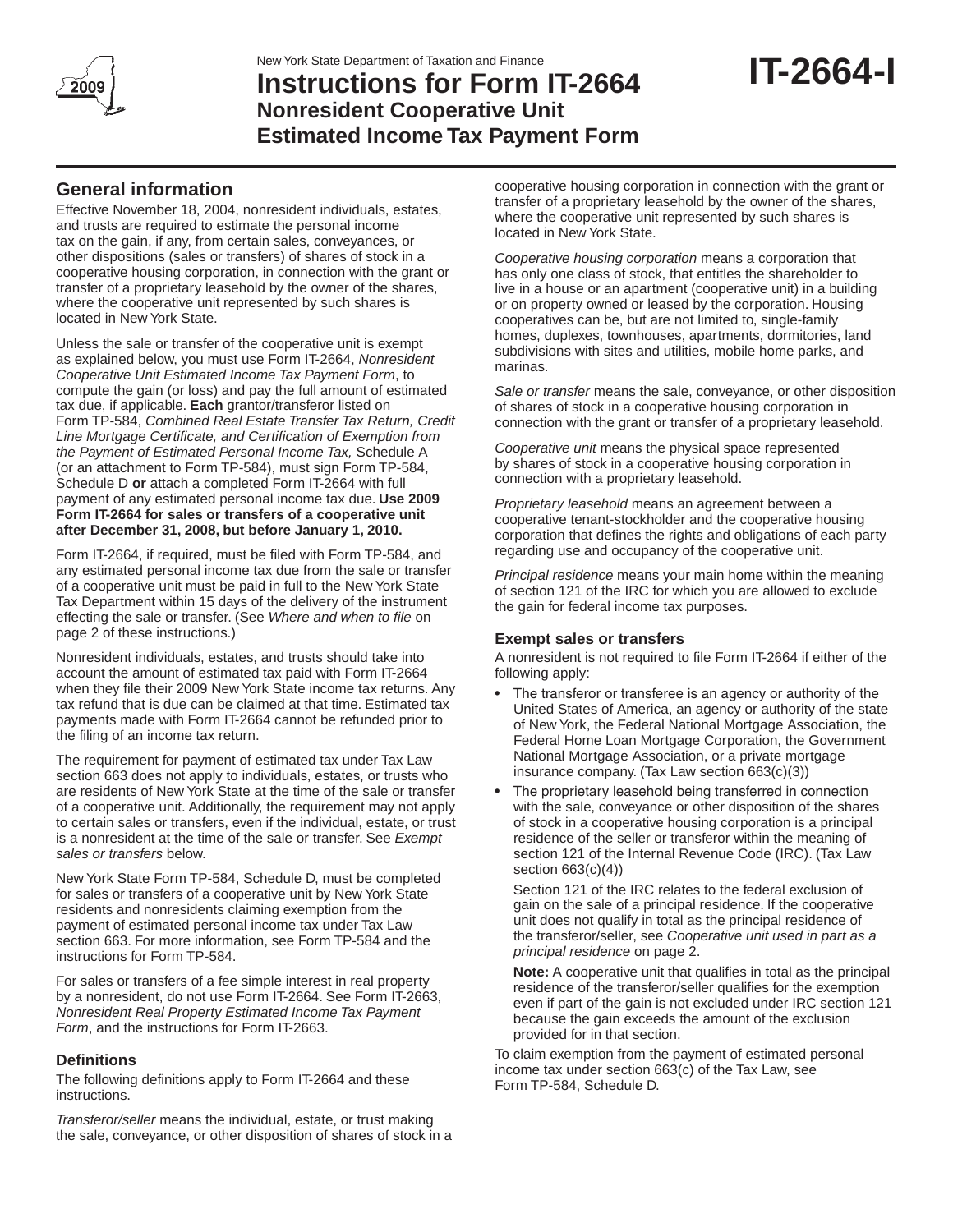## **Special rules**

### **Cooperative unit used in part as a principal residence**

If a portion of the cooperative unit sold or transferred qualifies as your principal residence and a portion of the cooperative unit was used for any other purpose, the payment of estimated personal income tax is required on the gain allocable to the portion of the cooperative unit that does **not** qualify as your principal residence.

To exclude the gain on the portion of the cooperative unit used as your principal residence, you generally must have owned and lived in the cooperative unit as your main home for at least 2 years during the 5-year period ending on the date of the sale or transfer.

**Method of allocation —** For purposes of determining the amount of gain allocable to the portion of the cooperative unit used as your principal residence and the portion used for any other purpose, you must allocate the basis and the amount realized between the portions using the same method of allocation as used for federal personal income tax purposes (see Form IT-2664, page 2, *Worksheet for Part 2*, line 18).

### **Installment sales**

You are required to compute the total gain, if any, on the sale or transfer of the cooperative unit. However, you pay estimated personal income tax only on that portion of the gain that will be reported on your 2009 federal personal income tax return.

For payments of estimated personal income tax due on installment payments received in tax years after 2009, you must use either Form IT-2105, *Estimated Income Tax Payment Voucher for Individuals*, or Form IT-2106, *Estimated Income Tax Payment Voucher for Fiduciaries*. For more information, see Form IT-2105 or Form IT-2106 and their instructions.

### **Estates and trusts**

Estates and trusts are required to estimate the personal income tax due on the entire gain, if any, on the sale or transfer of a cooperative unit, without regard to any distributions of the gain to beneficiaries that may occur during the tax year of the sale.

Fiduciaries of both estates and trusts that pay estimated tax may elect to have any portion of estimated tax payments allocated to any of the beneficiaries. When fiduciaries file the estate's or trust's income tax return for the year, they must file Form IT-205-T, *Allocation of Estimated Tax Payments to Beneficiaries*, to show the allocation of any estimated tax payment among the beneficiaries. See the instructions for Form IT-205-T for information about how to file and when to file Form IT-205-T.

## **Where and when to file**

Complete Form IT-2664 and attach a check or money order made payable to *NYS Income Tax* for the full amount of any estimated tax due (see Form IT-2664, page 3). You must file Form IT-2664 together with your Form TP-584 and a separate check or money order for full payment of any real estate transfer tax due as shown on Form TP-584 (see Form TP-584, page 2).

Mail both forms, together with any required payments, to the NYS Tax Department at the address below within 15 days of the delivery of the instrument effecting the sale or transfer of the cooperative unit.

> **NYS TAX DEPARTMENT RETT RETURN PROCESSING PO BOX 5045 ALBANY NY 12205-5045**

If you use a delivery service other than the U.S. Postal Service, see *Private delivery services* on page 3 of Form IT-2664.

# **Line instructions for Form IT-2664**

A separate Form IT-2664 must be filed by a nonresident for each sale or transfer of a cooperative unit located in New York State, unless the nonresident transferor/seller is exempt from the requirement to pay estimated tax as provided for under Tax Law section 663(c) (see Form TP-584, Schedule D).

### **Multiple transferor/sellers**

If more than one transferor/seller (as listed on Form TP-584, Schedule A, or an attachment to Form TP-584) is required to file Form IT-2664, each transferor/seller must complete and submit a separate Form IT-2664. If a payment of estimated personal income tax is required, each Form IT-2664 must have a separate check or money order.

Married couples who are nonresident transferors/sellers and are required to file Form IT-2664 may file one Form IT-2664. If a payment of estimated personal income tax is due, you may use one check or money order.

### **Item A**

Mark an *X* in the applicable box to indicate whether the transferor/seller is an individual, estate, or trust. If the transferor/seller is a revocable living trust, or any other trust in which an individual is treated as the owner of the trust, mark an *X* in the box for *an individual*. For all other estates and trusts, mark an *X* in the box for *an estate or trust.*

### **Item B**

If you are reporting the sale or transfer of a cooperative unit as an installment sale for federal income tax purposes (you are using federal Form 6252, *Installment Sale Income*, to report the sale), mark an *X* in the *Yes* box on item B. Give the duration of the installment agreement in months if the duration of the agreement is for 12 months or less, or in years if the duration of the agreement is more than 12 months.

### **Item C**

If only a portion of the cooperative unit being sold or transferred qualifies as your principal residence for federal income tax purposes, mark an *X* in this box.

## **Part 1 — Sale or transfer information**

For individuals, print your full name, social security number (SSN), and address. If you are married and filing one Form IT-2664, print your spouse's name and SSN in the spaces provided.

For estates and trusts, print the name of the estate or trust and enter the employer identification number (EIN). Enter the name of the fiduciary on the second name line.

If your mailing address is a PO box, you must also include your street address.

**Foreign address —** Enter the information in the following order: city, province or state, and then country (all in the *City* box). Follow the country's practice for entering the postal code. **Do not abbreviate the country name.**

### **Location and description of the cooperative unit**

Enter the address (including the unit number, if applicable, and county), a description of the cooperative unit (such as apartment or townhouse), and the tax map number of the building or property if known.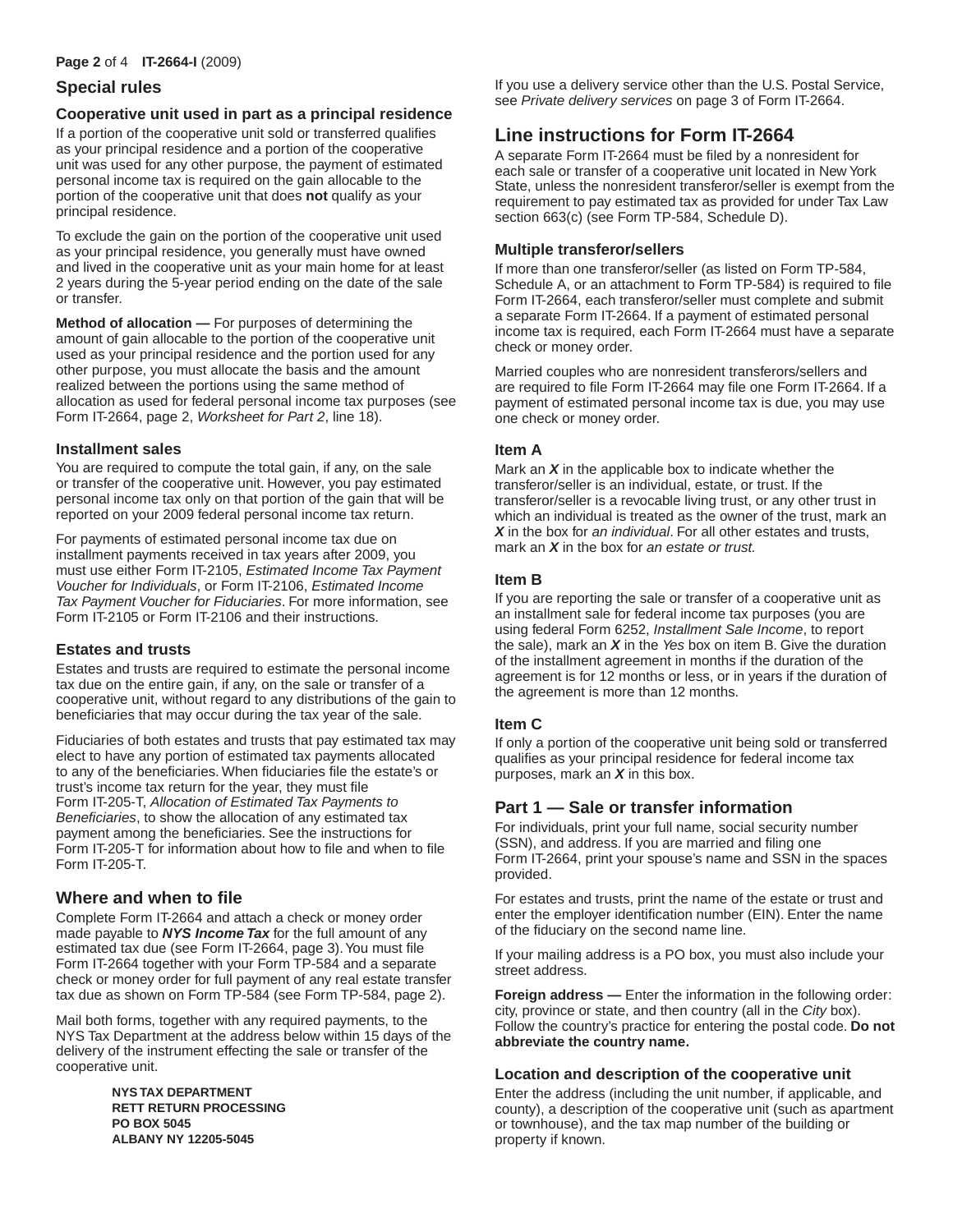### **Date of conveyance**

Enter the date of the conveyance from Form TP-584, Schedule A.

### **Part 2 — Estimated tax information**

**Note:** If the transferor/seller is not required to recognize any gain or loss with respect to the transfer under provisions of the Internal Revenue Code (IRC) (except for section 121), do not complete Part 2, *Estimated tax information,* or *Worksheet for Part 2.* Continue with Part 3.

# **You must complete the** *Worksheet for Part 2* **on page 2 of Form IT-2664 before completing this part.**

**Line 1**

Enter the amount from *Worksheet for Part 2*, line 15.

#### **Line 2**

Enter the amount from *Worksheet for Part 2*, line 17. If the amount on line 17 is greater than zero, enter the **total** amount of gain on the sale or transfer of the cooperative unit. If the sale or transfer of the cooperative unit does not result in a gain or results in a loss, enter *0*.

#### **Line 3**

Enter the amount of estimated tax due from *Worksheet for Part 2*, line 20. Also enter this amount on Form IT-2664-V, on page 3 of Form IT-2664. You **must** remit this amount to the New York State Tax Department with Form IT-2664. If there is no payment of estimated tax due, enter *0* on line 3, and on Form IT-2664-V. In addition you must complete Part 3.

### **Part 3 — Nonpayment of estimated tax by a nonresident upon the sale or transfer of a cooperative unit**

If you complete *Worksheet for Part 2* on Form IT-2664, page 2, and line 17 of the worksheet results in a loss (less than or equal to zero), mark an *X* in box 4A and continue with these instructions.

If you are not required to recognize any gain or loss with respect to the sale or transfer of a cooperative unit, mark an *X* in box 4B, complete the *Brief summary of the transfer* section, and continue with these instructions.

You **must** complete Form IT-2664-V on page 3 of Form IT-2664.

**Note:** Although the payment of estimated tax may not be required upon the sale or transfer of a cooperative unit, the transferor/seller may still be required to file a New York State income tax return to report the sale or transfer.

For more information on filing requirements for nonresidents, see Publication 88, *General Tax Information for New York State Nonresidents and Part-Year Residents,* Form IT-203, *Nonresident and Part-Year Resident Income Tax Return*, and the instructions for Form IT-203.

### **Part 4 — Signature**

Form IT-2664 must be signed by the nonresident transferor/seller (an individual, a trustee, an executor, or other fiduciary of an estate or trust). If you are married and filing one Form IT-2664, both spouses must sign in the spaces provided. In addition, Form IT-2664 may be signed by an authorized agent with a power of attorney (see Form POA-1, *Power of Attorney*).

## **Instructions for Form IT-2664-V**

#### **Do not detach Form IT-2664-V from Form IT-2664.**

**Note:** This voucher must be completed by the transferor/seller even if there is no payment of estimated tax due.

For individuals, enter your SSN and mark an *X* in the *Individual*  box. Enter your full name, your spouse's name and SSN if you are married and file a joint return, and your address.

For estates and trusts, enter the EIN of the estate or trust and mark an *X* in the *Estate/trust* box. Enter the name and title of the fiduciary on the second name line.

Make sure that your name or the name of the estate or trust is spelled correctly. An individual should enter the first name, middle initial, then last name (for example, John O. Smith). Your name or the name of the estate or trust **must** agree with the name on your New York State income tax return.

**Foreign addresses —** Enter the information in the following order: city, province or state, and then country (all in the *City, village, or post office* box). Follow the country's practice for entering the postal code. **Do not abbreviate the country name.**

Enter the date of conveyance from Form IT-2664, Part 1.

Enter the amount of estimated tax due from Form IT-2664, Part 2, line 3. If zero, enter *0*.

### **Payment information**

Print your name, SSN or EIN, and *2009 IT-2664-V* on your payment. You must remit the full payment of estimated income tax as shown on Form IT-2664, line 3 without regard to any prior credits or payments of estimated tax for the tax year. Make your check or money order payable to *NYS Income Tax,* and attach it where indicated on page 3 of Form IT-2664. Do not detach this voucher from the rest of the form. Do not combine this payment with payment of any other tax or fee; it must be a separate check or money order.

#### **Privacy notification**

The Commissioner of Taxation and Finance may collect and maintain personal information pursuant to the New York State Tax Law, including but not limited to, sections 5-a, 171, 171-a, 287, 308, 429, 475, 505, 697, 1096, 1142, and 1415 of that Law; and may require disclosure of social security numbers pursuant to 42 USC 405(c)(2)(C)(i).

This information will be used to determine and administer tax liabilities and, when authorized by law, for certain tax offset and exchange of tax information programs as well as for any other lawful purpose.

Information concerning quarterly wages paid to employees is provided to certain state agencies for purposes of fraud prevention, support enforcement, evaluation of the effectiveness of certain employment and training programs and other purposes authorized by law.

Failure to provide the required information may subject you to civil or criminal penalties, or both, under the Tax Law.

This information is maintained by the Director of Records Management and Data Entry, NYS Tax Department, W A Harriman Campus, Albany NY 12227; telephone 1 800 225-5829. From areas outside the United States and outside Canada, call (518) 485-6800.